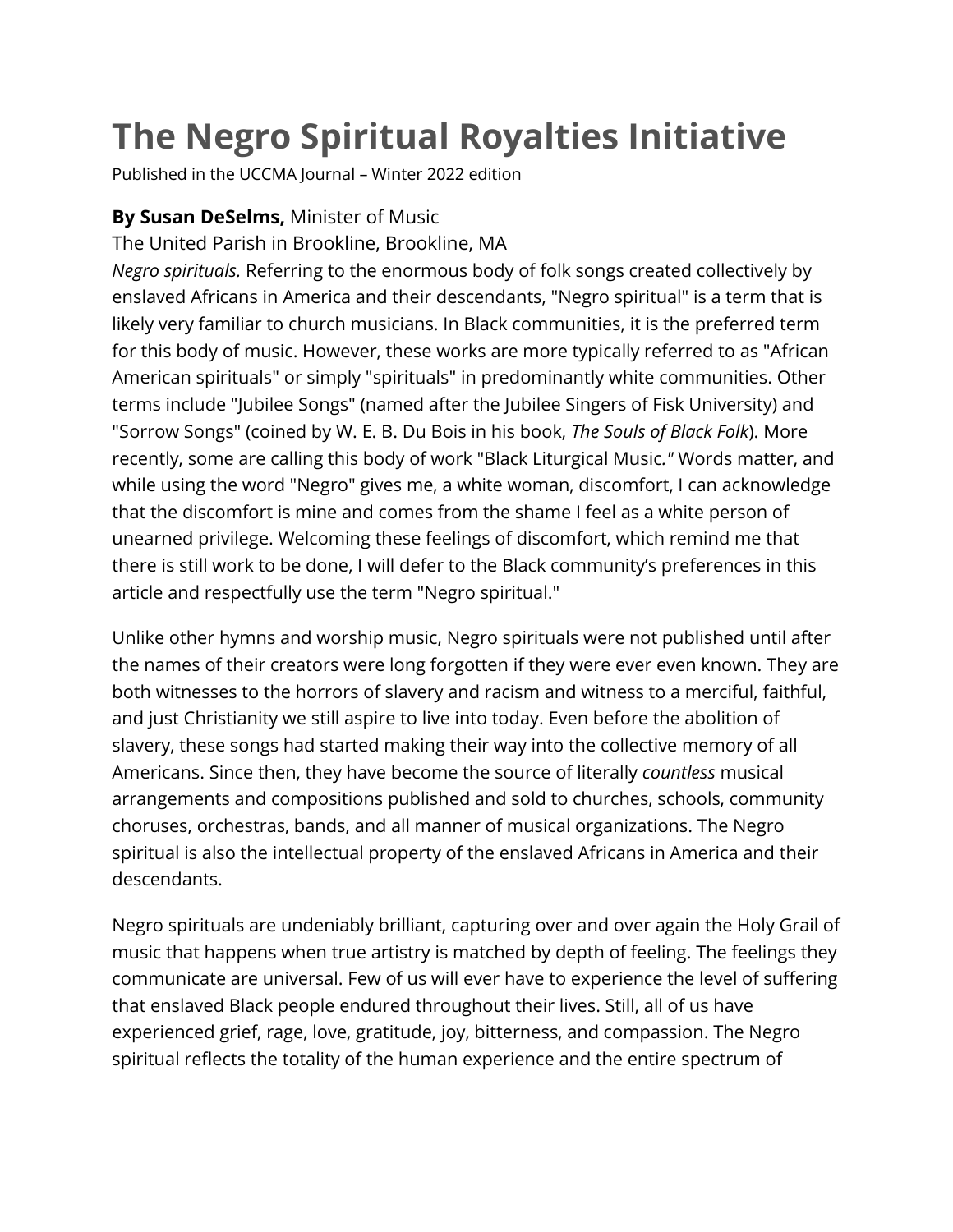human emotions. The result is that these songs are almost irresistible to the human spirit.

Experts estimate that at least 1,000, and possibly up to 6,000 Negro spirituals have existed, composed exclusively during legalized slavery. By all accounts, they were entirely improvised and were "honed and refined" according to the tastes and opinions of the participants. They were passed around from one plantation to another, taking on new forms and variations as they went, such that, today, they are deeply incorporated into the canon of folk music in America.

Historical accounts also indicate that slaveholders fully recognized the strong musical tendencies of their African slaves, noting that singing happened in nearly every aspect of life. Many slave owners encouraged singing and paid more for the best song leaders because it allowed their slaves to work longer and harder. Other slave owners forbade their slaves from singing and even praying, with no apparent objective other than to break the spirits of their workers.

For the enslaved African Americans, singing was an act of self-preservation made even more powerful because singing was a group activity. This allowed for community building which was especially important because the African slaves in a single household often did not share a common language. As a result, music became the common language.

Singing was a source of strength and comfort and mental distraction from the cruelties of daily life. As an act of artistic expression, singing reinforced a sense of self-worth. These songs were utterances of the heart, expressing whatever needed to be said sadness, grief, joy, exhaustion, heartache, humor, courage, compassion, anger, frustration, fear, and most importantly, hope. Singing was (and is) a form of prayer, and these prayers reveal an absolute faith in God to make things right someday.

Frederick Douglass, an escaped slave who wrote extensively about his experiences, describes the Negro spiritual like this:

"When on their way, the slaves would make the dense old woods, for miles around, reverberate with their wild songs, revealing at once the highest joy and the deepest sadness. They would compose and sing as they went along, consulting neither time nor tune. I have sometimes thought that the mere hearing of those songs would do more to impress some minds with the horrible character of slavery than the reading of whole volumes of philosophy on the subject."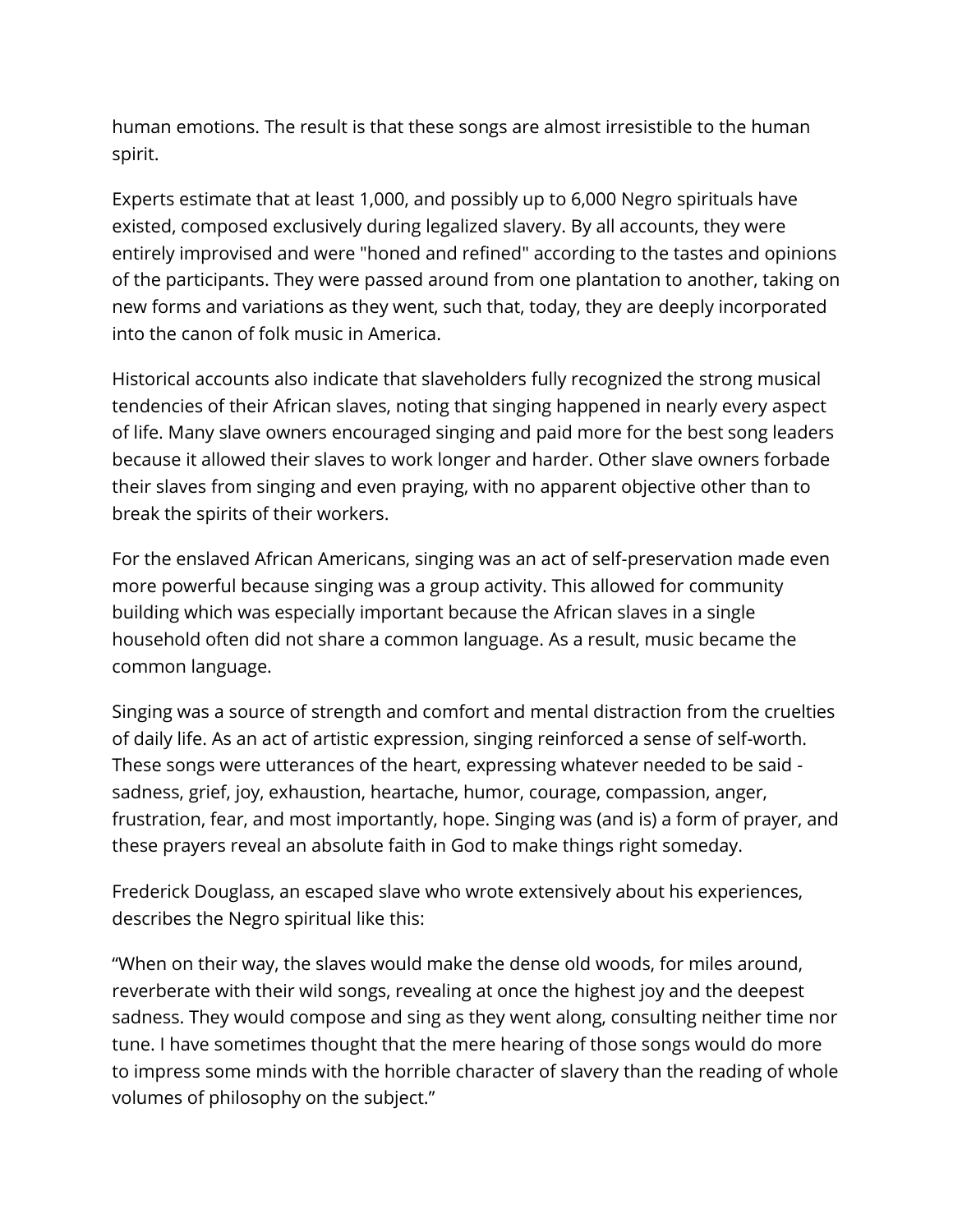For the last few years, I have struggled with using Negro spirituals appropriately and respectfully in our worship services for a majority-white congregation. They are some of the most powerful, beautiful, and expressive pieces of music that I know. My parents grew up in Birmingham, Alabama, and I was raised in Nashville and then Knoxville, Tennessee. My father's choirs always sang arrangements of Negro spirituals, and my mother regularly assigned the H. T. Burleigh arrangements of Negro spirituals to her classical voice students. I grew up regarding the Negro spiritual as high art, knowing that these songs are meaningful and tragic. I never considered the possibility that, as a white person, I shouldn't be singing them.

Now, white America is waking up (once again) to the challenges and injustices faced by people of color in the United States. If you doubt this, look no further than your local neighborhood church: many, like mine, have signs hanging on their buildings earnestly exclaiming "Black Lives Matter." We know that Negro spirituals came from the mouths of enslaved Africans in America. So, what right do we, as white people, have to sing them? What if we misinterpret them, or culturally appropriate them, or what if we are just *too white* to sing them?

If we continue programming Negro spirituals, we need to address the debt we still owe to the enslaved Black people who created them. Black Americans have been last in line to receive recognition and financial compensation for the extraordinary contributions they've made to American culture time and time again. If we, as Christians, indeed are the hands and feet of Jesus, then isn't it our responsibility to do something about this?

At the United Parish in Brookline, we are starting an ongoing initiative of collecting "royalties" for the Negro spirituals we sing in worship. Whenever we sing them, we will collect a special offering that will support the development of Black musicians. We have chosen the Hamilton-Garrett Center for Music and Arts for the next two years to receive these collections. The **[Hamilton-Garrett Center](http://hamiltongarrett.org/)** is a non-profit music academy that focuses on the artistic development of inner-city students in Boston, Massachusetts. The Center is named for Ruth Hamilton, an acclaimed performer of Negro spirituals, and Elta Garrett, an esteemed singer and music educator. Its mission is to "preserve, educate and celebrate Black music and culture." Launched in October, we have already raised over \$2,000 in "royalties" and have attracted the attention of local media outlets, including **[community newspapers](https://www.wickedlocal.com/story/brookline-tab/2021/11/02/brookline-united-parish-sings-negro-spirituals-benefits-black-artists/6139306001/)** and Boston's local **[NPR](https://www.wgbh.org/news/arts/2021/11/16/this-church-is-paying-royalties-when-it-sings-spirituals-composed-by-enslaved-africans)  [station](https://www.wgbh.org/news/arts/2021/11/16/this-church-is-paying-royalties-when-it-sings-spirituals-composed-by-enslaved-africans)**.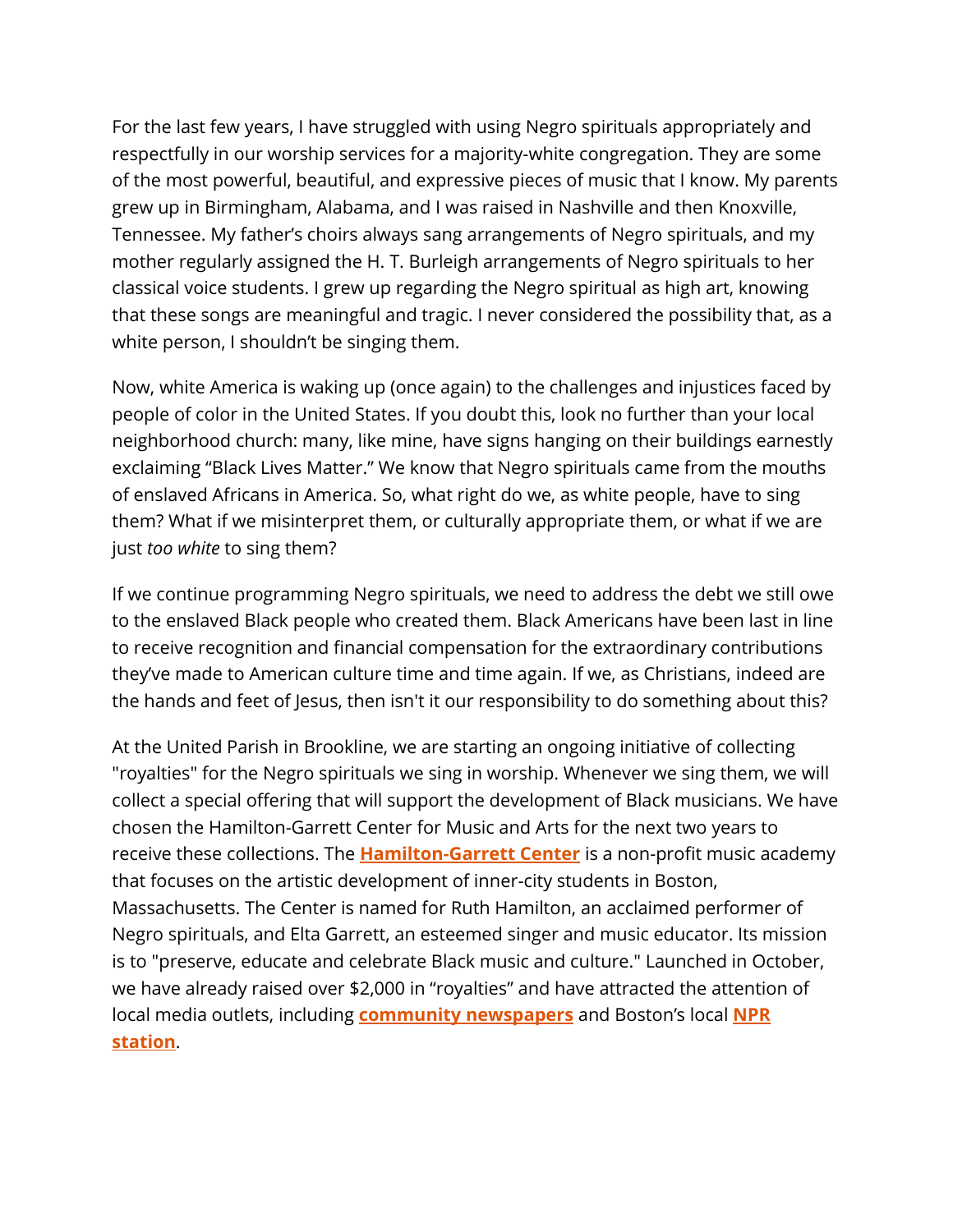Imagine if *all* churches, schools, and music publishing companies started to pay even a small amount in royalties to organizations that empower African American artists and musicians? I would imagine that Negro spirituals have been arranged, published, and recorded millions of times for and by churches, marching bands, handbell choirs, church choirs, college choirs, recording artists, community choruses, solo instrumentalists, and singers, and orchestras. They all incorporate Negro spirituals into their repertoire.

The cost of participating in this practice is minor for the individual, but the cumulative outcome could be huge. Little by little, this practice could become an instrument of a larger quest for restorative justice in which we all participate.

Would that change things? Maybe.

In her book, *Life Begins at the End of Your Comfort Zone*, Jacqui Lewis says, "Keep your eyes on all that's good and beautiful and possible in the world. Because the stories we tell create the people we become."

Love is held hostage by secrets and all the shame that comes along with them. So, let's start being honest with each other and ourselves and ask what Love calls us to do and what Black Americans need us to do. I understand that we can never fully repay the debt we owe to Black musicians, but with God's help, perhaps we can become healers of the breach.

This is the pledge we at the United Parish in Brookline have made:

## *A Congregational Pledge*

*Today, we acknowledge the history and significance of the Negro Spiritual and its artistic and spiritual worth in the life of our community today.*

*With great respect and deep gratitude for the tremendous musical contributions made to American music by Black people, we offer our thanks and praise to God for the creators of the Negro Spiritual and their descendants.*

*We pledge that each time we sing Negro Spirituals in our worship:*

*We will sing and hear them with holy reverence and open hearts;*

*We will honor the unnamed composers who created them;*